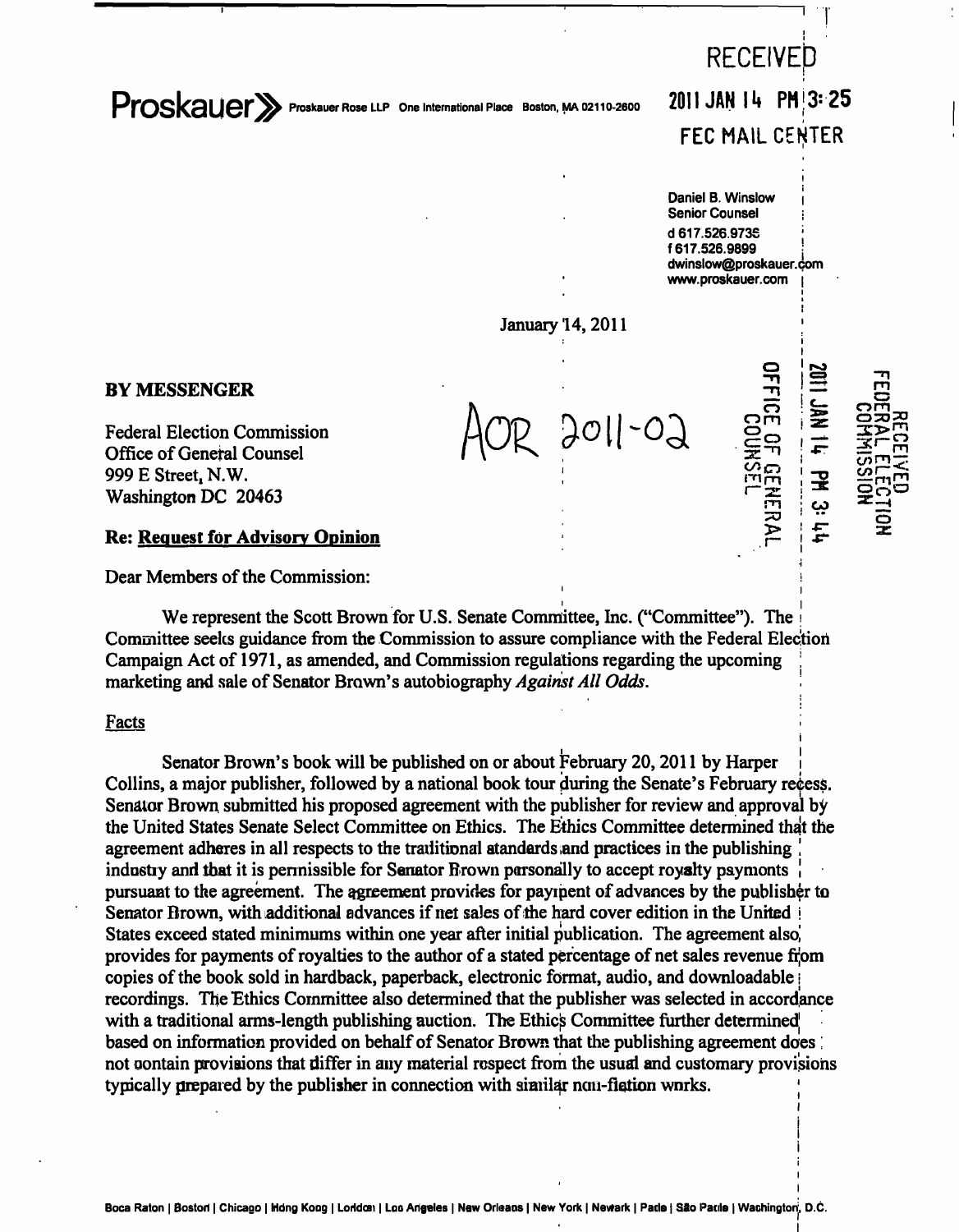### **Proskauer** >>

**Federal Election Commission January 14,2011 ! Page 2 I**  $\frac{1}{2}$  **Page 2 I**  $\frac{1}{2}$  **I**  $\frac{1}{2}$  **I**  $\frac{1}{2}$  **I**  $\frac{1}{2}$  **I**  $\frac{1}{2}$  **I**  $\frac{1}{2}$  **I**  $\frac{1}{2}$  **I**  $\frac{1}{2}$  **I**  $\frac{1}{2}$  **I**  $\frac{1}{2}$  **I**  $\frac{1}{2}$  **I**  $\frac{1}{2}$  **I**  $\frac{1}{2}$  **I**  $\frac$ 

**i In accordance with the Ethics Committee approval. Senator Brown may receive actual and necessary travel expenses from the publisher in connection with marketing or promotional appearances. Moreover, no Senate Rule would prohibit Senator Brown from engaging in | promotional activities in connection with the book, so long as these activities are done on the; Senator's own time, without use of Senate resources or facilities, and provided that the Senatbr has determined that they will not conflict or interfere with his duties as a Member of the Senate.**  To avoid combining or creating the perception of combining the Senator's promotional and **officially-related duties, the book promotional activities will be limited, as a general matter, tp**  publisher-sponsored book signing tours, private book signing parties, and other similar, commencial, or premotional settings. The Ethics Committee has determined that in the case of bulk sales of a Member's book to a state or federal political action committee, or to the **Member's principal campaign committee, a Member must refuse or donate to charity all royalties**  derived in any way, from the sale of his book to such entities.

**I** 

÷Γ

**I** 

**I** 

**!** 

**I j i I 1 I I** 

### **Opinions Requested |**

**I**  In view of these facts, together with additional facts described in each inquiry below, the<br>ttos registals by Advisory Opinion from the Commission with respect to each of the Committee requests an Advisory Opinion from the Commission with respect to each of the following scenarios:

- 1. Committee Purchase or Bulk Purchase of Books: The Committee proposes to use **campaign funds to purchase up to several thousand copies of the book to be used solely in campaign related activities, such as distributing signed and unsigned!**  copies to financial contributors and other "political supporters" as "thank you<sup>"</sup> **gifrs. All such uses of the book by the Committee will be for the purpose of i influencing a Federal election, and the quantity purchased will not exceed the|**  number needed for those campaign purposes. The bulk rate the Committee will **pay is the standard fair market price that the publisher, under normal industry! practice, makes available on equal terms to large purchasers that are not politijcal organizations or pomnittees.** If a bulk purchase is not make, the Committee will pay the usual retail price for the book. The publisher has informed as that it can either (a) refrain from erediting the Senator any royalties or applying such sales to **escalate the royalty calculation or, altematively, (b) make the royalty payment to.**  Senator Brown for the sole purpose of his donating such proceeds to charity **without escalating the royalty calculation. In the event Senator Brown donates all such proceeds to charity, he will not claim any charitable deduction. Please let me know if he must forego all proceeds entirejy or whether he may receive arid then donate such proceeds to charities of his choice without taking any charitable**  deduction benefit.
- **I**  2. Use of Committee Web Site and Social Media Sites: The Committee hosts a **website as well as other social media sites such as Twitter and Facebook. These**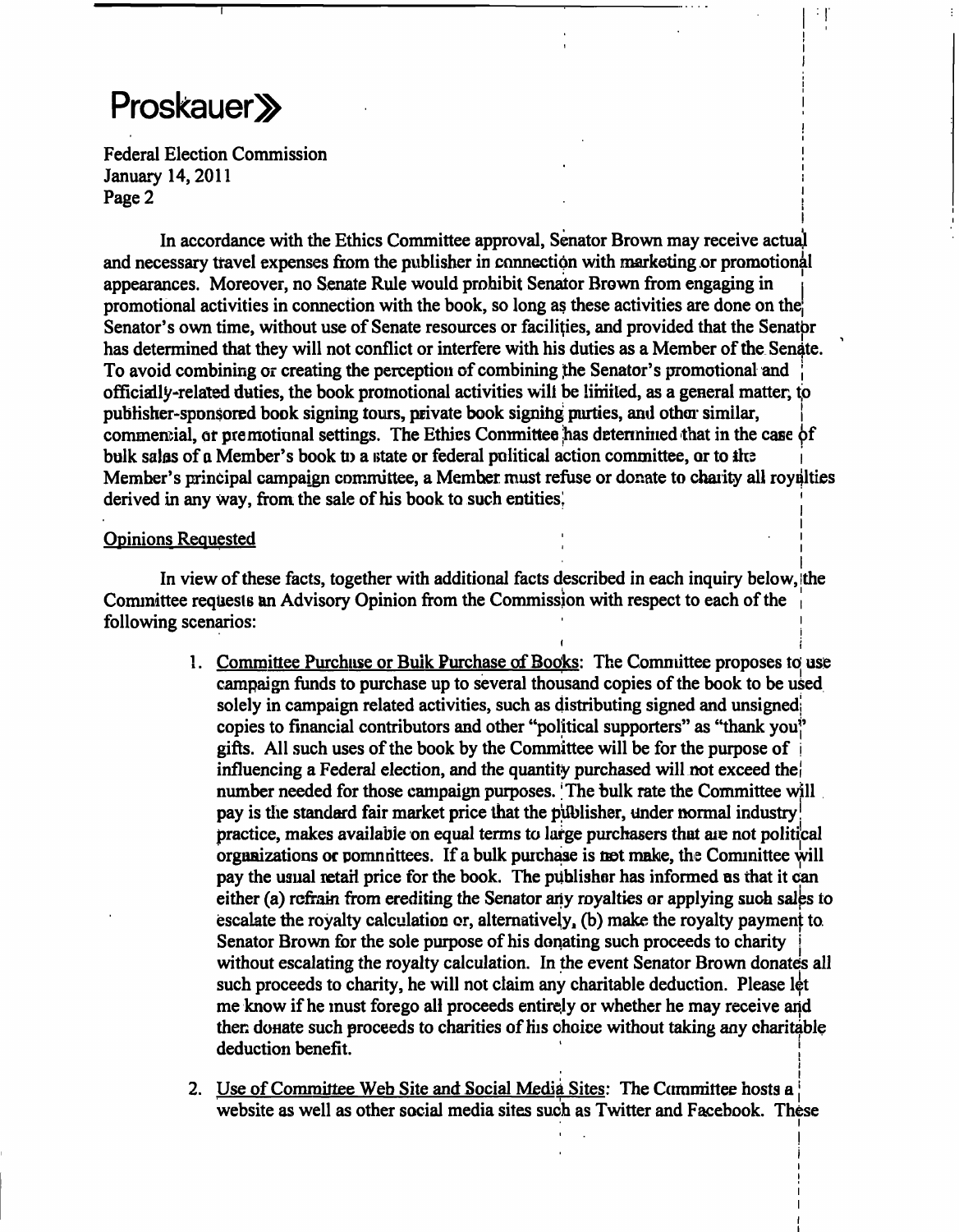### Proskauer<sub>></sub>

**Federal Election Commission January 14,2011 Page 3** 

> **sites display a significant volume of information which are not related in any way to the book. The Committee proposes to post a relatively de minimus amount iof**  material relating to promotion of the book at a *de minimus* cost to the Committee **dn the Committee's website and social media sites. We are mindful of AO2O06-7 (Hayworth) which permits such uses for websites but wish to have the | Commission's guidance whether social media sites such as Twitter and Facebpok \$imilarly may contain such de minimus amounts of material posted on otherwise**  substantial sites.

**I r I '** 

**!** 

**I** 

**I** 

**I I ! i I** 

- **3. Use of Committee Email and Mailing Lists: The Committee database includes** email and mailing addresses for thousands of persons who have contributed to the Committee from across the United States. The Committee would like to know **whether and on what terms it properly may allow use of its email and mailingllists to promote Senator Brown's book in three instances: |** 
	- (a) If Senator Brown personally reimburses the Committee for the fair market **value of its email and mailing lists, based on an independent list appraisal,**  *may he use email and mailing lists to promote the sale of his book; \*
	- **(b) If Senator Brovm is not permitted to reimburse the Committee for such**  lists, may the Committee send an email alert to its supporters who reside in or near any city or town where Senator Brown will appear for a book **signing for promotional activity, inviting them to meet Senator Browni**  while he is in the area but without directly soliciting or linking to sale of  $\bullet$  **the book;**  $\bullet$  **i**
	- **I**  (c) If neither (a) nor (b) is permitted, the publisher has informed us that it can **deduct from Scnator Brown's royalties without escalating the royalty** calculation any sales that are generated in response to emails sent by the Committee to its supporters. In such circumstance, may the Committee alert by email its supporters that Semator Brown will be visiting their area and include a link to promote sale of the book? **and include a link to promote sale of the book? 1**
- **I I**  will pay the actual and necessary travel expenses in connection with marketing or promotional appearances. All of Senator Brown's air travel is planned to occur on commercial airlines at ordinary commercial rates. During visits to some cities on the tour, the Committee would like to host campaign fundraising events. The principal reason for Senator Brown to travel to a particular city is to promote the book and any attendance at a fundraiser would merely be ancillary to his presence in that area. In the circumstances, and assuming that participation in fundraising events adds zero cost to the costs that otherwise would be incurred by the **events adds zero cost to the costs that otherwise would be incurred by the <**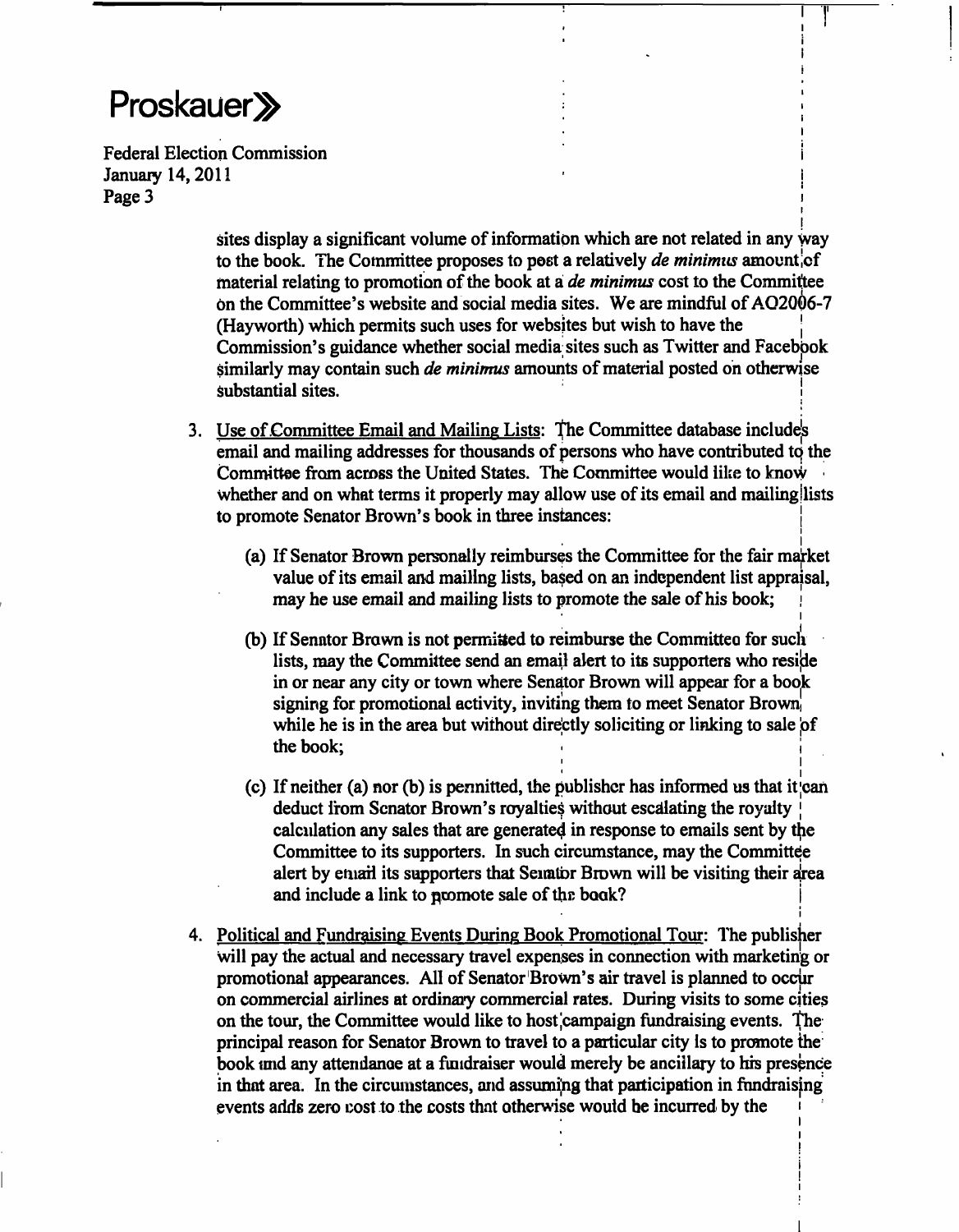## Proskauer<sub>></sub>

**Federal Election Commission January 14,2011 Page 4** 

> **publisher for travel, is there any restriction on Senator Brown's ability to hostfundraiser events while he is present in a particular city for the book tour? If there is such a restriction, may the Committee pay the cost of the round-trip air travpl for any leg (i.e., city to city) of the book tour that involves any fundraising , activities to assure compliance? |**

**5. Collection of Email Data at Book Signing Events: May the Committee collecit**  email addresses from people who attend the book signing events, for purposes of future solicitation? If not, is there any step that the Committee may undertake to **allow it lawfully to collect such email addresses? '** 

Please do not hesitate to call me if you need any additional information to consider this request. Given the short time remaining before the tour is scheduled to commence, we invite the **Commission to bifurcate this request as needed so that we may have the benefit of the ; Commission's earliest guidance where possible even if additional consideration is required for other portions of this request. Thank you in advance for your assistance regarding this matter.** 

**Very truly yours,** 

Daniel B. Winslau

**' I I I** I I **I** I **I** I **I** I **I** 

**i I** 

**; I** 

**: I** 

**i j** 

**I I** 

**!** 

**I I** 

**I** 

*Daniel B. Winslow (jMfi^* 

**DBW/svm** 

**cc: Amy Pike, FEC Congressional Liaison i**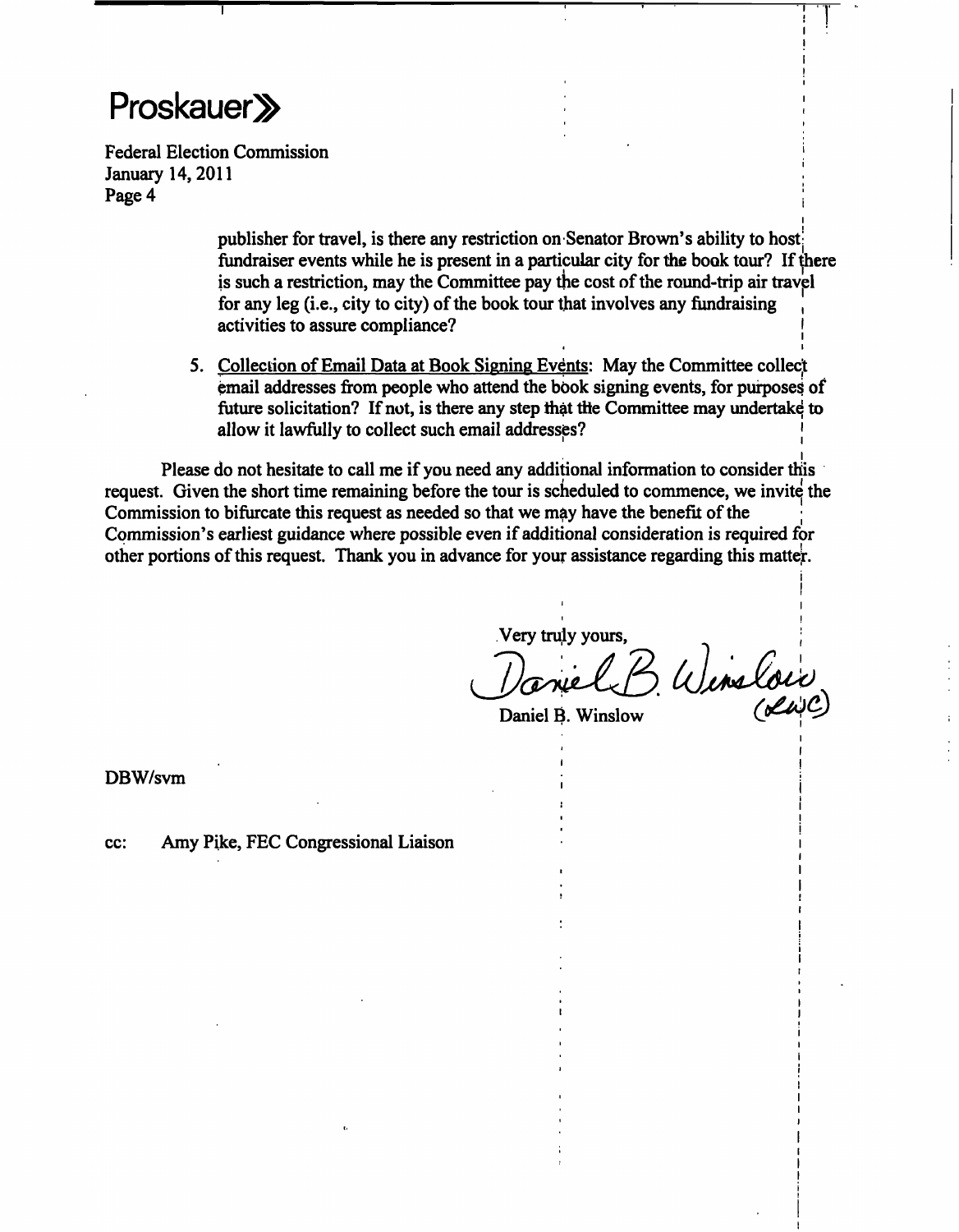

**"Winslow, Daniel B." <dwinslow@proskauer.com> 01/21/2011 11:14 PM** 

**To jselinkoff@fec.gov** 

**cc bcc** 

**Subject FEC Additional Information** 

|--|

**Dear Ms. Selinkoff,** 

**Thank you for calling my office in connection with our pending request for an Advisory Opinion from the Commission. As we discussed, this email will confirm the following additional information for the Commission's consideration in rendering its decision, in supplementation of our letter already on file:** 

**1. Proskauer has dual representation of Senator Brown personally as well as his political committee, the Scott Brown for US Senate Committee, Inc. Please consider the AO request as a request made both by Senator Brown individually as well as his Committee. For ease of reference, both will be referred to in our request as the "Committee" unless othenvise noted.** 

**2. The Committee would like to utilize social media to promote the Senator's book as described in our request. By way of background, the principal social media capabilities involve Facebook ( www.facebook.com). Twitter (www.twitter.com). Linkedin (www.linkedin.com). and the Committee's**  website at www.scottbrown.com. Bocause those social media outlets involve new technology never **squarely addressed by the Commission in the past, and with apologies for offering basic information if the Commissioners already are familiar with these means of communication, we will describe each outlet in a bit more detail to allow the Commission to consider application of the de minimus test that has been applied in website advisories in the past:** 

**-Website: The Committee's website is available to the general public at www.scottbrown.com. The site displays information by tabs indicating more detailed information on News, Events, Issues, Contribute, Joining the Brown Brigade field team, and links to other social media sites such as Facebook and Twitter. There are dozens pages on the site and the site occupies more than a single screen size on most computers. The site is updated daily as needed. Any post regarding the book promotion would display on the home page with a link to jump interested readers to more information about the book. The home page post would be a fraction of the size of the home page, certainly no more than 1/4 of the page or smaller if so required by the Commission, and the link would direct interested readers to information regarding the book, how to purchase the book (if permitted by the Commission), where to meet Senator Brown while he is on the book tour, and the like.** 

**-Facebook is a well-known social networking site where users can post information on a personal website to share with selected "friends" or "fans" rather than the general public. Senator Brown's Facebook fan page has over 237,000 fans and the site features more than 2,500 links to other websites, 7 tabs to direct the reader to more specific information such as the site's Wall (essentially a bulletin board where fans and friends can post notes). Info, Sign Up, Donate, Photos, Events and Video links. There are thousands of entries on the site's Wall and any post by the Committee would be displayed as a portion of the Wall or on the Info page, again constituting a fraction of no more than 1/4 of the page size of the Facebook page. In all other respects, the Facebook page would look and function as a website, with links for interested users to the Committee's website information regarding the book.** 

**-Twitter is a bulletin board that allows users to post short messages and links of no more than 140 characters. The posts available to the general public who search for posts by (gScottBrownMA (the Committee's "handle" or designated user name) but more freely by persons who sign up to "follow" the Committee's posts. Each post is described as a "tweet". The @ScottBrownMA Twitter page includes**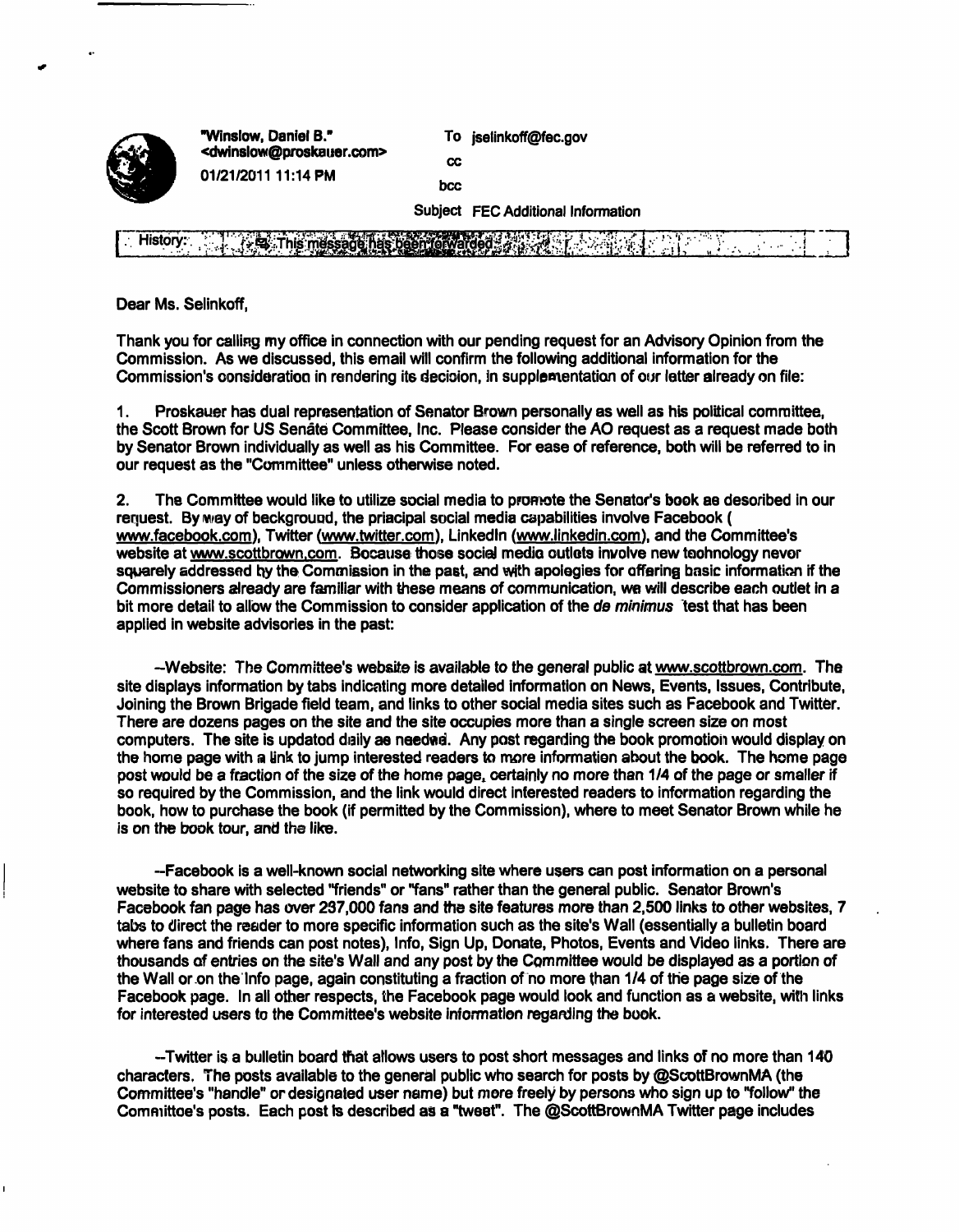**basic profile information and links, much like a website, and includes more than 27,000 followers and more than 950 tweets that can be viewed by followers (or by the general public upon a specific search for**  the same). Any post nagarding the beok would be in the form of a tweet or tweets (or estweets by any of Senator Brown's fallowers to their own network of followors) regarding Genator Brown's collyities on the book tour (for example, if permitted by the Commission) "Fini at the bookstore in LA, come sae me and say **hello" as well as a link to the website information regarding the book. The tweets regarding the book would constitute less than 10% of the content of the Committee's Twitter page.** 

**-Linkedin is a networking site, primarily geared to persons in their businesses or jobs, while Facebook is more social in nature. The site appears as a webpage, with information about Scott Brown, his professional background, contact information, links to his website, recommendations regarding people, and his network of more than 500 persons to whom he is connected. Unlike the website, which is visible**  to the genoral public, the linkedin site only is availahle to users who have eigried op to participate in **linkedin. Any post regarding the book would be small relative to the other content of the site, certainly less than 1/4 of a page of content, and any link would lead back to the authorized content on the Committee's website.** 

**The Committee would like to maximize the political benefits of promoting Senator Brown's book by leveraging these social media sites, always with a de minimus amount of content related to the book in comparison with other site content. The substantive content of the posts/links depends on what the Commission will allow, in order of preference, the Committee would like to include content that (1) directs the reader to a website and/or physical location where the reader may purchase a book, for which Senator**  Brown would receive the ordinary and customary reyalties and credit againot royalties per his coreement with the publisher, or if that is net pormissible; (2) directs the reader to a website where the reader may **purchase a book, for which Senator Brown would donate any sales derived from that site to charity, forego any credits against royalties, and claim a charitable deduction if allowed or forego the charitable deduction if not allowed; or (3) directs the reader to a website/physical location with information regarding the book or book signing, but provides no explicit information regarding how to purchase the book, and Senator Brown would receive the ordinary and customary royalties per his agreement with the publisher. The publisher has advised the Committee that we can track the number of books sold via a website/URL and**  either abstain from royalties/credits or to make a like annount as charitable contributions if required. Uniess there is a URL for such perposos, the Coramittee cannot atherwise track the number of books sold **via Committee efforts.** 

**3. The publisher will pay all costs ordinarily associated with a book tour, including travel costs and non-travel costs such as any facilities rental.** 

**4. The Committee would like to collect email addresses from anyone who attends a book signing. To accomplish this data collection, the Committee could task a campaign staffer for that purpose to solicit voluntary collection of emails for any persons who wish to be kept apprised of the latest Committee news and activities. The Committee would not rely on the publisher to collect such data for disclosure to the Committee.** 

**5. In addition to our question regarding email blasts, the Committee owns more than 8,000 cellphone numbers to which text messages can be sent to promote book sales, book signing events, and the like. When considering the Committee's pending request to blast emails to supporters, please also consider whether text message blasts also would be allowed.** 

**Please do not hesitate to call me if you need any further information or we can be of any assistance. As we mentioned, given the need for Senator Brown to conduct his book tour when the Senate is on February recess, we request an expedited decision on these requests from the Commission.** 

**Thank you in advance for your assistance.**